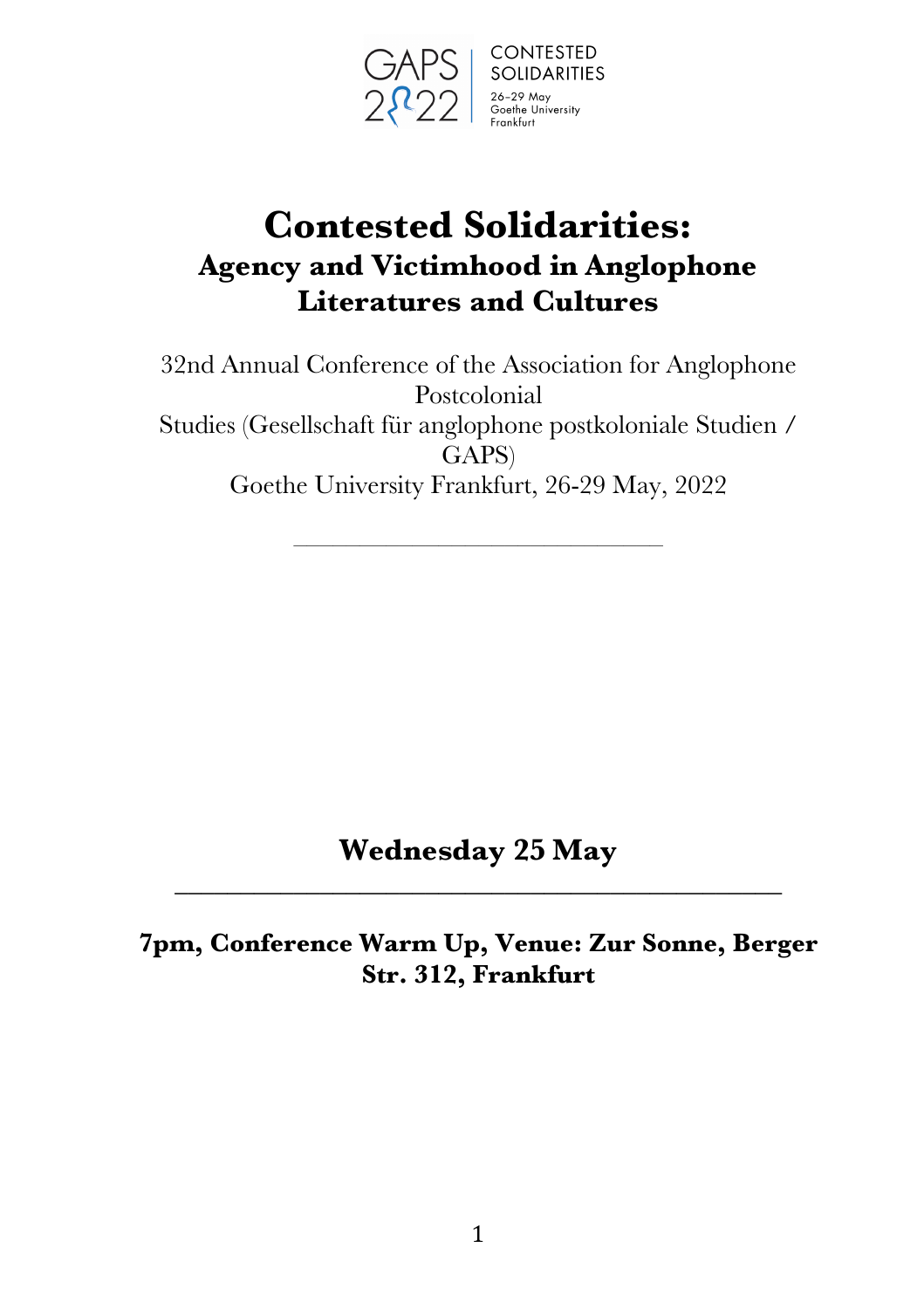

## **Thursday 26 May** \_\_\_\_\_\_\_\_\_\_\_\_\_\_\_\_\_\_\_\_\_\_\_\_\_\_\_\_\_\_\_\_\_\_\_\_\_\_\_\_\_\_\_\_\_\_

| $8:30 - 10:00$<br>Conference<br>Office | <b>Conference Registration</b>                                                                                                                                                                                                                                    |
|----------------------------------------|-------------------------------------------------------------------------------------------------------------------------------------------------------------------------------------------------------------------------------------------------------------------|
| $9:30 - 10:00$<br>Room 823             | <b>Opening Ceremony</b><br><b>ENRICO SCHLEIFF, President of Goethe University</b><br>Frankfurt<br>CECILE SANDTEN, President of GAPS<br>KATHRIN BARTHA-MITCHELL, PAVAN KUMAR MALREDDY,<br><b>FRANK SCHULZE-ENGLER, Conference Organizers</b>                       |
| $10:00 - 11:00$<br>Room 823            | <b>Geoffrey Davis Memorial Lecture:</b><br>HARSHANA RAMBUKWELLA (Open University<br>Sri<br>Lanka)<br>Deep Solidarity? Reflections on Post-colonial<br>Solidarities in a Moment of National and Global<br><b>Crisis</b><br>Chair: FRANK SCHULZE-ENGLER (Frankfurt) |

#### *11:00 – 11:30 Coffee Break*

## Panel 1, Moving the Center: Affect, Implication, and Agency in Colonial and Postcolonial Literatures (I) **11:30 – 13:00, Room: 1.811**

*Chair*: DELPHINE MUNOS (Liège and Ghent)

| <b>BASTIEN BOMANS</b>   | Rhizomatic Reading/Feeling of the Wor(l)d: |
|-------------------------|--------------------------------------------|
| (Liège)                 | Unexpected (Queer) Connections in David    |
|                         | Chariandy's Soucouyant                     |
| <b>CEDRIC VAN DIJCK</b> | Mud-besmeared Hulking Forms: Affect and    |
| (Ghent)                 | Agency in Mulk Raj Anand's War Trilogy     |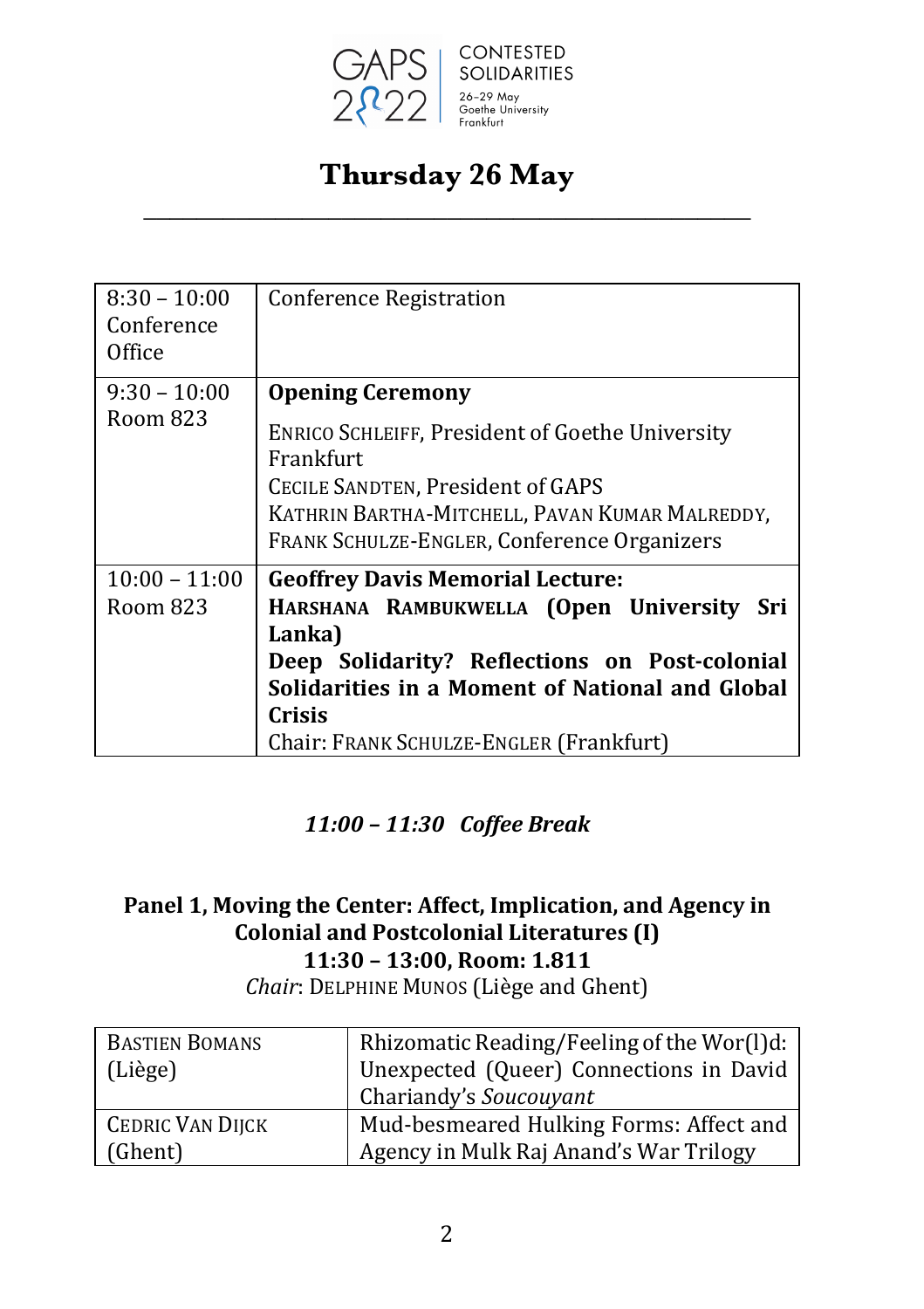

#### Panel 2, Ecological Solidarities, Vulnerabilities and Resistances, **Part I:**

## **Climate Vulnerability 11:30 – 13:00, Room: 823**

*Chair*: Jennifer Leetsch (Bonn)

(*15 min. papers*)

| <b>BALDEEP KAUR</b>   | Wetland Futures: Narratives of Colonial-  |
|-----------------------|-------------------------------------------|
| (Potsdam)             | ism's Ruderal Ecologies in the Climate    |
|                       | Crisis                                    |
| <b>ALISA PREUSSER</b> | "Is It a Climate Change Crisis or Is It a |
| (Potsdam)             | Kinship Crisis?" Environmental In/Justice |
|                       | and Solidarity in the WasteLands          |
| <b>TRANG DANG</b>     | Indigenous Resistance and Kinship in      |
| (Nottingham Trent)    | Cherie Dimaline's The Marrow Thieves      |
| HANNAH NELSON-TEUTSCH | Towards a Scrappy Approach to Reading     |
| (Würzburg)            | in the Anthropocene                       |

#### **Panel 3, Mobilities and Contested Identities 11:30 – 13:00, Room: 1.801**

**Chairs: SHEELALIPI SAHANA (Edinburgh) and MICHELLE STORK (Frankfurt)** (*15 min. papers*)

| <b>MARIAN OFORI-AMOAFO</b> | Beyond "Victim Diaspora(s)": Aesthetic     |
|----------------------------|--------------------------------------------|
| (Bayreuth)                 | Solidarity, Mobility, and Agency in Con-   |
|                            | temporary Anglophone Immigrant Novels      |
| MICHELLE STORK             | Constructing Middle-Class Identities and   |
| (Frankfurt)                | Solidarities via Automobility in Goyal's   |
|                            | <b>Indian Road Novel Colourful Notions</b> |
| <b>SIGRID THOMSEN</b>      | "You no deserve I speak to you in          |
| $\Box$<br>(Vienna)         | Spanish": Mechanisms of Linguistic         |
|                            | Exclusion and Inclusion in Junot Díaz      |
| SHEELALIPI SAHANA          | Negative Agency and Negotiating Power      |
| (Edinburgh)                | in Indian Women's Travel Narratives        |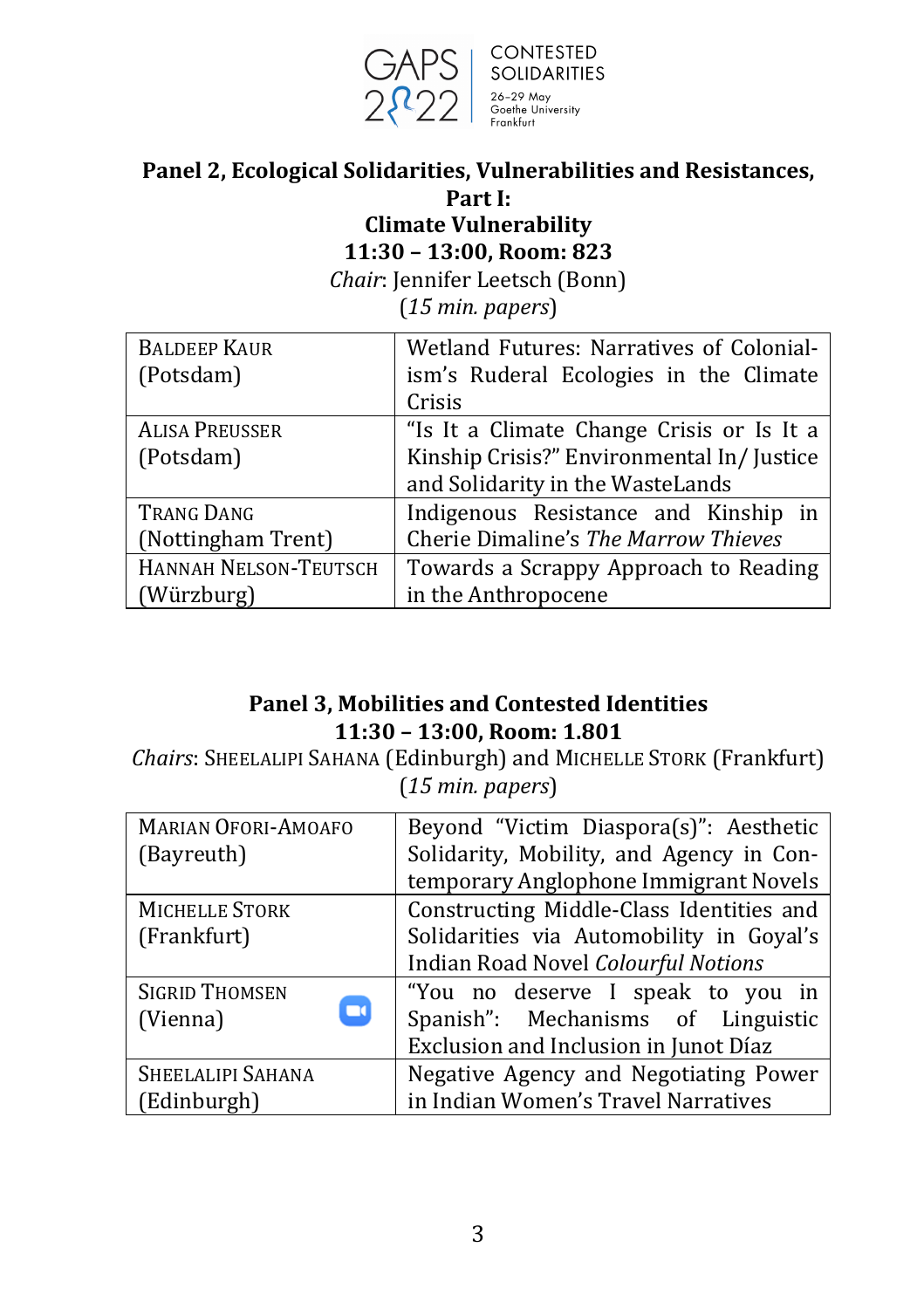

**CONTESTED** SOLIDARITIES<br>26-29 May Goethe University

### **Panel 4, Implicated Subjects: Theory and Practice 11:30 – 13:00, Room: 1.812**

*Chair: CECILE SANDTEN (Chemnitz)* 

| <b>ROBERT KUSEK (Krakow)</b> | Unlikely Comrades? South Africa, Poland,  |
|------------------------------|-------------------------------------------|
|                              | and the Solidarity of "Implicated         |
|                              | Subjects"                                 |
| JARULA MI WEGNER             | The Implicated Object and the Irritating  |
| (Frankfurt)                  | Subject of Power: Michael Rothberg's The  |
|                              | Implicated Subject in dialogue with Hazel |
|                              | Carby's Imperial Intimacies               |

### 13:00 to 14:00 Catered Lunch (pre-order only)

## **Panel 5, Narrative Agencies (I) 14:00 – 15:30, Room: 1.811**

*Chair:* ULRIKE PIRKER (Düsseldorf)

| FELIPE ESPINOZA GARRIDO       | "Just remember not to believe everything     |
|-------------------------------|----------------------------------------------|
| (Münster)                     | you read": Variations of Victimhood and      |
|                               | the Ambivalence of Agency in Sara Col-       |
|                               | lins's The Confessions of Frannie Langton    |
| <b>MIRIAM FERNANDEZ</b>       | Internal Rifts. M.G. Sánchez's 'Postcolonial |
| <b>SANTIAGO</b>               | Crip' in Gooseman (2020)                     |
| (Granada)                     |                                              |
| <b>DENIZ GUNDOGAN IBRISIM</b> | Implication as an Aesthetic Paradigm in      |
| (Sabanci)                     | the Anthropocene: Pakistan Anglophone        |
|                               | Literature                                   |

#### Panel 6, Ecological Solidarities, Vulnerabilities and Resistances, **Part II: Multi-Species Encounters 14:00 – 15:30, Room: 1.812**

*Chair*: JENNIFER LEETSCH (Bonn) (*15 min. papers*)

| APALA BHOWMICK | Mechanics of Authoritarian Power and |
|----------------|--------------------------------------|
| (Emory)        | Collapsing of Species Boundaries in  |
|                | Ahmadou Kourouma's Waiting for the   |
|                | <b>Wild Beasts to Vote</b>           |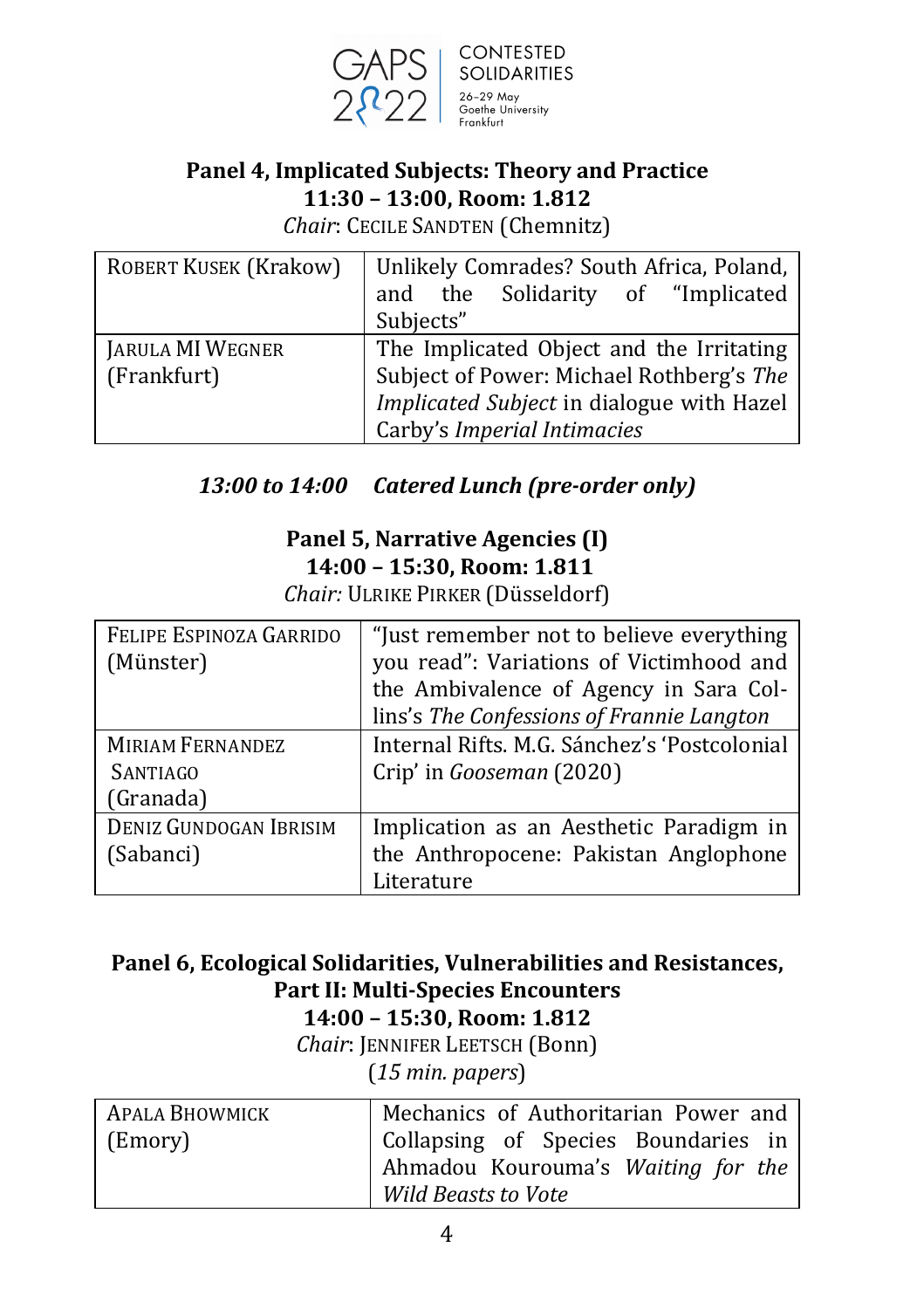

| ---------<br><b>SOLIDARITIES</b> |
|----------------------------------|
|                                  |
| 26-29 May<br>Goethe University   |
| Frankfurt                        |

| <b>CHRISTINA SLOPEK</b>      | "Making Generative Oddkin"? Female         |
|------------------------------|--------------------------------------------|
| (Düsseldorf)                 | Bodies as a Site of Connectivity in        |
|                              | Edwidge Danticat's Claire of the Sea Light |
| <b>KYLIE CRANE (Rostock)</b> | Cross-Species Imaginaries in the An-       |
|                              | thropocene: Tade Thompson's Worm-          |
|                              | wood Trilogy and SF-Worlds-Beyond-Us       |
| ARUNIMA BHATTACHARYA         | Island Ecologies and the Indian Nation     |
| (Leeds)                      | State: Andaman Islands in Glorious Boy     |
|                              | and Latitudes of Longing                   |

#### Panel 7, Beyond Victimhood in African Literature **14:00 – 15:30, Room: 1.801**

| ALEX WANJALA (Nairobi) | Agency for the Victims of the Postcolonial |
|------------------------|--------------------------------------------|
|                        | Condition in Kenya? Yvonne Owuor's Dust    |
| SILKE STROH (Münster)  | Re-imagining Zimbabwean and Global         |
|                        | Crises: Victimhood and Agency in Tendai    |
|                        | Huchu's short fiction                      |
| TANAKA CHIDORA         | The Parenticide of NoViolet Bulawayo's     |
| (Zimbabwe & Frankfurt) | We Need New Names (2013)                   |

*Chair*: DIETER RIEMENSCHNEIDER (Frankfurt)

### **Panel 8, Collaborations (I): New Challenges - New Potentials 14:00 – 15:30, Room: 823**

*Chair*: LARS ECKSTEIN (Potsdam)

| <b>ANKE BARTELS; JUDITH</b> | Rethinking Collaborations |
|-----------------------------|---------------------------|
| COFFEY; SÉRGIO COSTA; LARS  |                           |
| ECKSTEIN; REGINA RÖMHILD;   |                           |
| ANJA SCHWARZ; NICOLE        |                           |
| <b>WALLER; DIRK WIEMANN</b> |                           |
| (Potsdam and Berlin)        |                           |
| FERNANDO BALDRAIA (FU       | Video Statements          |
| Berlin); KEITH              |                           |
| CAMACHO (UCLA); SATISH      |                           |
| PODUVAL (EFLU,              |                           |
| Hyderabad); STEPHEN         |                           |
| MUECKE (Flinders)           |                           |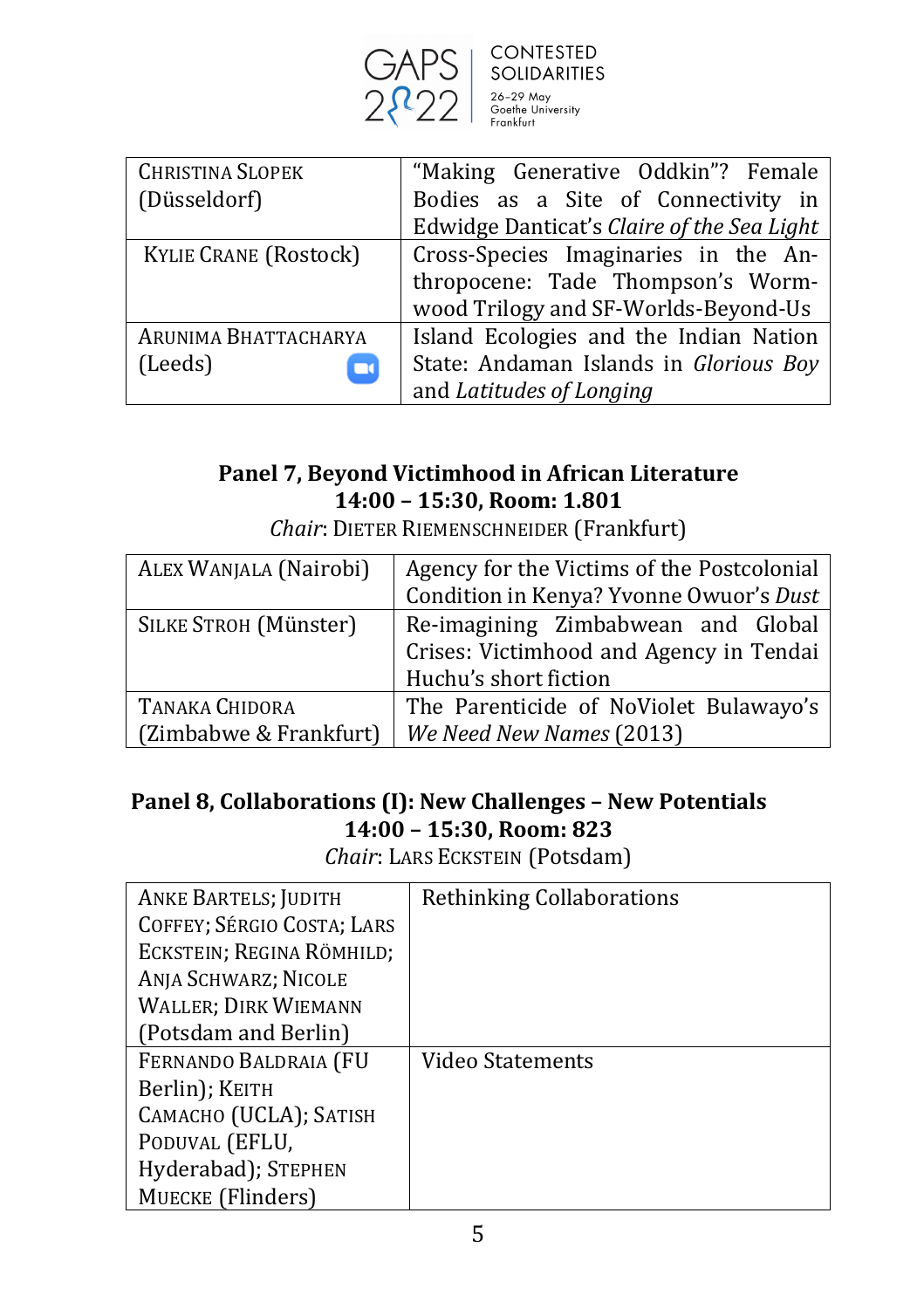

## *15:30 – 16:00 Coffee Break*

## Panel 9, Collaborations (II): Limits and Scopes of Transaction

| $16:00 - 17:30$ | ANKE BARTELS (Potsdam); JUDITH COFFEY (Potsdam); |
|-----------------|--------------------------------------------------|
| Room 823        | MAX CZOLLEK (Berlin); ENCARNACIÓN GUTIÉRREZ      |
|                 | RODRÍGUEZ (Gießen); IRA RAJA (Delhi); REGINA     |
|                 | RÖMHILD (Potsdam); ANJA SCHWARZ (Potsdam); DIRK  |
|                 | <b>WIEMANN</b> (Potsdam)                         |
|                 | Chairs:                                          |
|                 | SÉRGIO COSTA, NICOLE WALLER, LARS ECKSTEIN       |
|                 | (Potsdam)                                        |

### *18:00 – 19:00 Reception*

| $19:00 - 20:30$ | Literary Roundtable with Tara June Winch and    |
|-----------------|-------------------------------------------------|
| Room 823        | <b>Sinan Antoon</b>                             |
|                 | Moderators: KATHRIN BARTHA-MITCHELL (Frankfurt) |
|                 | and NUHA ASKAR (Frankfurt)                      |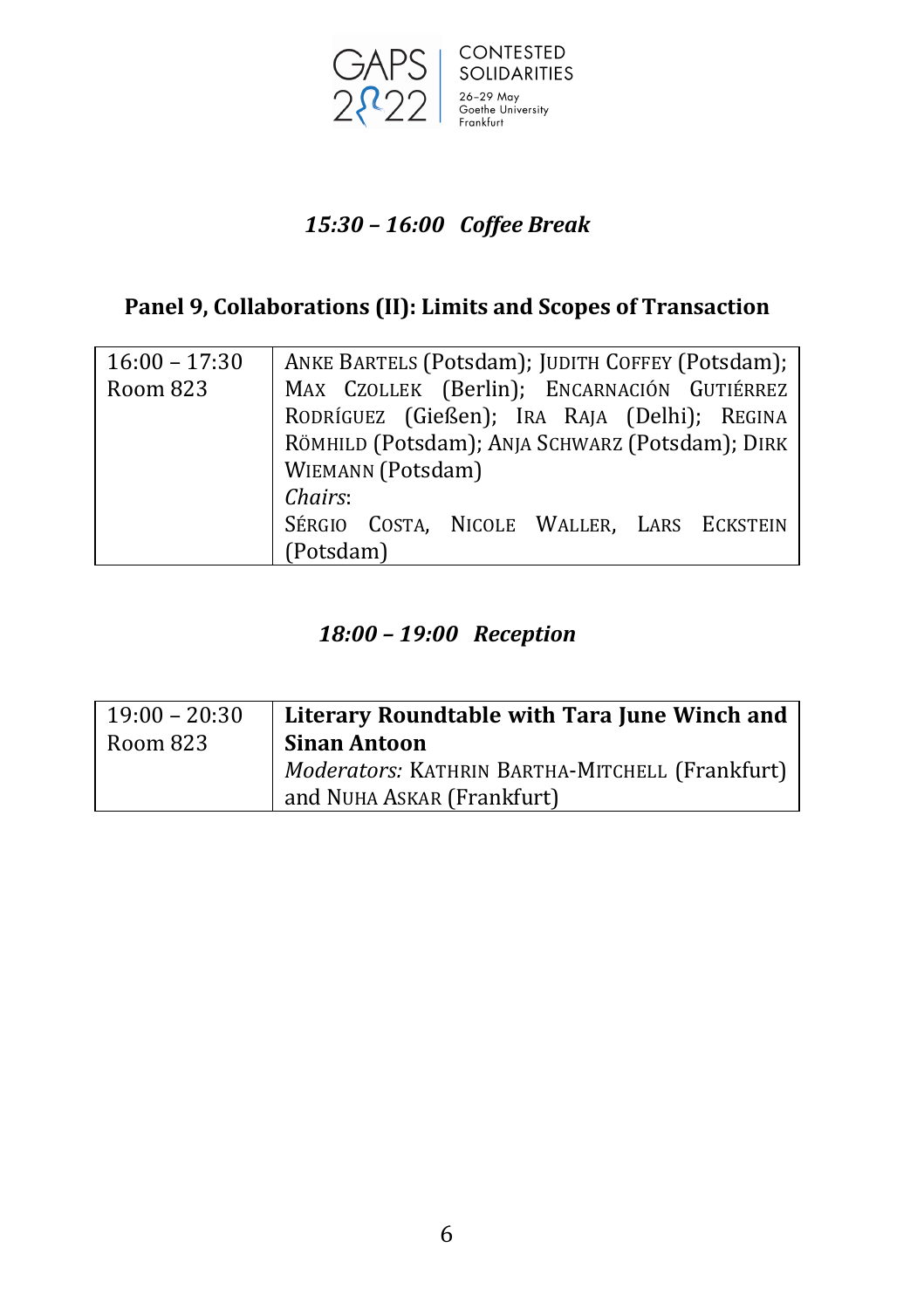

## **Friday 27 May** \_\_\_\_\_\_\_\_\_\_\_\_\_\_\_\_\_\_\_\_\_\_\_\_\_\_\_\_\_\_\_\_\_\_\_\_\_\_\_\_\_\_\_\_\_\_\_\_\_\_\_\_\_\_\_\_\_\_

|          | $9:30 - 10:30$ SINAN ANTOON                  |
|----------|----------------------------------------------|
| Room 823 | Discursive Violence and Dismembered Memories |
|          | Chair: PAVAN KUMAR MALREDDY (Frankfurt)      |

#### *10.30 – 11.00 Coffee Break*

#### Panel 10, Victims and/or Agents? The Limitations of Empathy in **Postcolonial Fiction and Non-Fiction 11:00 – 13:00, Room: 823**

| JAINE CHEMMACHERY       | Victimhood and Agency in Contexts of    |
|-------------------------|-----------------------------------------|
| (Sorbonne)              | Colonisation and Migration: Sunjeev     |
|                         | Sahota's Year of the Runaways (2015)    |
|                         | and Shailja Patel's Migritude (2010)    |
| <b>CÉDRIC COURTOIS</b>  | "I am a survivor": The Victimhood and   |
| (Université de Lille)   | Agency of Boko Haram Abductees and      |
|                         | the Poetics/Politics of Empathy         |
| <b>VANESSA GUIGNERY</b> | Victimhood, Agency, Vulnerability: Por- |
| (École Normale          | traits of Delhi Manual Workers in Aman  |
| Supérieure              | Sethi's A Free Man (2011) and Mridula   |
| de Lyon)                | Koshy's Bicycle Dreaming (2016)         |
| <b>FIONA MCCANN</b>     | Affective Political Agencies in Cauvery |
| (Université de Lille)   | Madhavan's The Tainted (2020)           |

*Chair***:** BARBARA SCHMIDT-HABERKAMP (BONN)

## Panel 11, Refugees, Exiles and Border-Crossers **11:00 – 13:00, Room: 1.811**

*Chair: SILKE STROH* (Münster)

| DEEPMALA MAHATO and <b>Ref</b> Solidarity on the Margins: Corporate |
|---------------------------------------------------------------------|
| ABANTIKA CHAKRABORTY   Aggression and Indigenous Identity in        |
| (Mahishadal Raj College)   Ranendra's Lords of the Global Village   |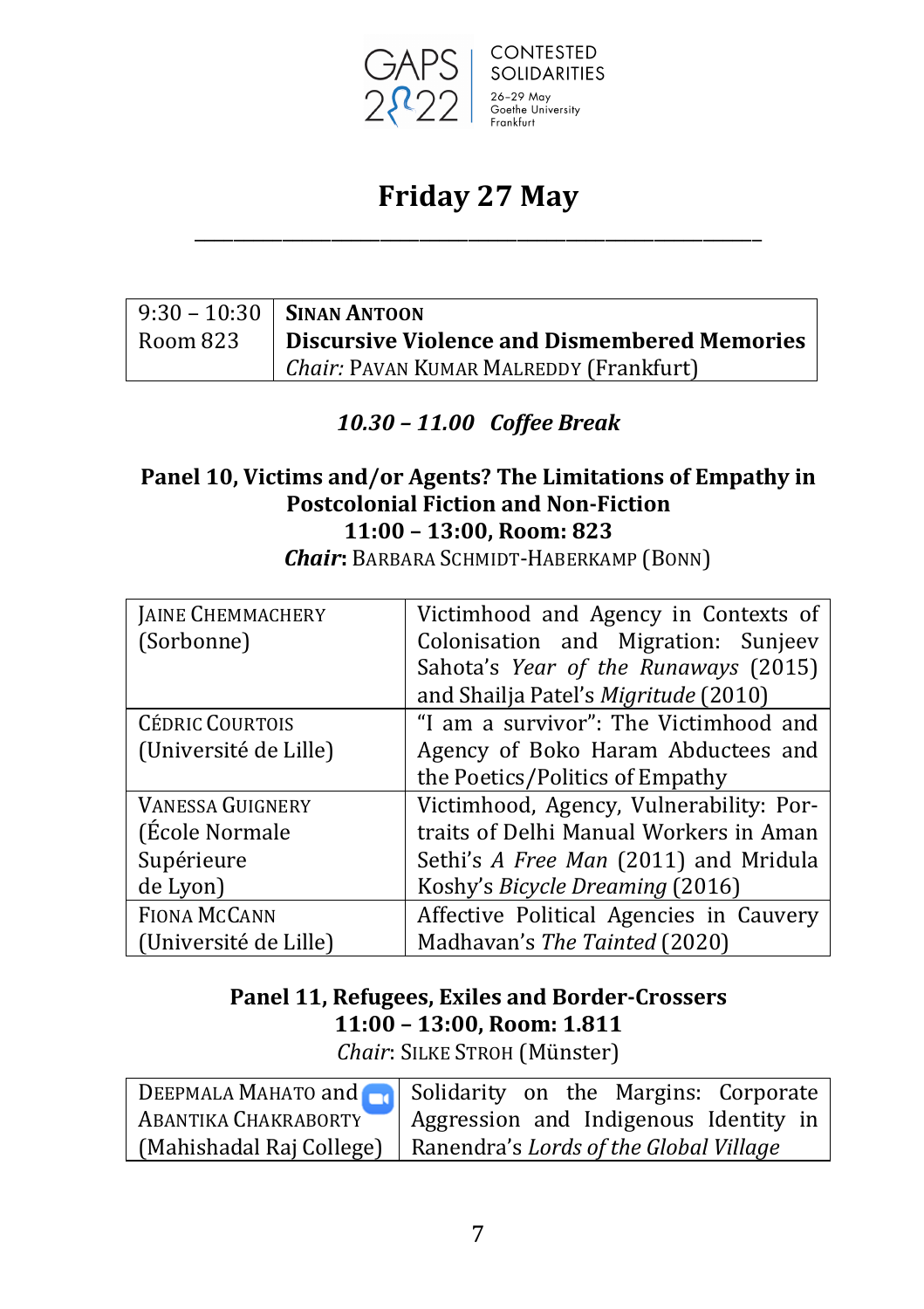

**CONTESTED** SOLIDARITIES<br>
26-29 May<br>
Goethe University

| Asis DE and<br>$\mathbf \Omega$<br><b>MAITRAYEE MISRA</b> | "Bastuhara" to "Immigrati": Resistance<br>and Refugee Solidarity in Amitav Ghosh's |
|-----------------------------------------------------------|------------------------------------------------------------------------------------|
| (Mahishadal Raj College)                                  | The Hungry Tide and Gun Island                                                     |
| <b>MURSED ALAM</b>                                        | Ethnocratic Populism in a Postcolony:                                              |
| o<br>(Gour College,                                       | Lynchings, Barecitizens and the Search                                             |
| Gour Bang)                                                | for New Solidarities                                                               |

### Panel 12, Beyond Victimology: War Narratives in a Decentred **World**

**11:00 – 13:00, Room: 1.812**

*Chair*: GEOFF RODOREDA (Stuttgart)

| <b>LUKAS LAMMERS</b>        | Triangulating Histories - Contested        |
|-----------------------------|--------------------------------------------|
| (FU Berlin)                 | Solidarities: Anglophone Fictions of       |
|                             | World War II in East Africa                |
| <b>VICTORIA HERCHE</b>      | "Sometimes it's better to forget": Ethnic  |
| (Cologne)                   | literature and Literary Ethics in Nam Le's |
|                             | <b>Short Fiction</b>                       |
| <b>ALESSANDRA DI PIETRO</b> | Reversing Victimology: Maaza Mengiste's    |
| (Bern)<br>$\mathbf{u}$      | The Shadow King as a War Narrative of      |
|                             | <b>Female Agency</b>                       |
| <b>NUHA ASKAR</b>           | Who is the Enemy? Disassembling Post-      |
| (Frankfurt)                 | colonial Binaries by Self-reflexivity in   |
|                             | <b>What Strange Paradise (2021)</b>        |

## Panel 13, Convivial Imaginaries: Resources of Hope in Cultural **Production**

### **11:00 – 13:00, Room: 1.802**

*Chair*: KERSTIN KNOPF (Bremen)

| JAN RUPP (Heidelberg)  | Contested Solidarities and Hospitable   |
|------------------------|-----------------------------------------|
|                        | Form in World Refugee Life-Writing      |
| ASLI ERGÜN (Frankfurt) | The Italian Restaurant Around the Cor-  |
|                        | ner: Convivial Encounters and New Soli- |
|                        | darities in Nikita Lalwani's You People |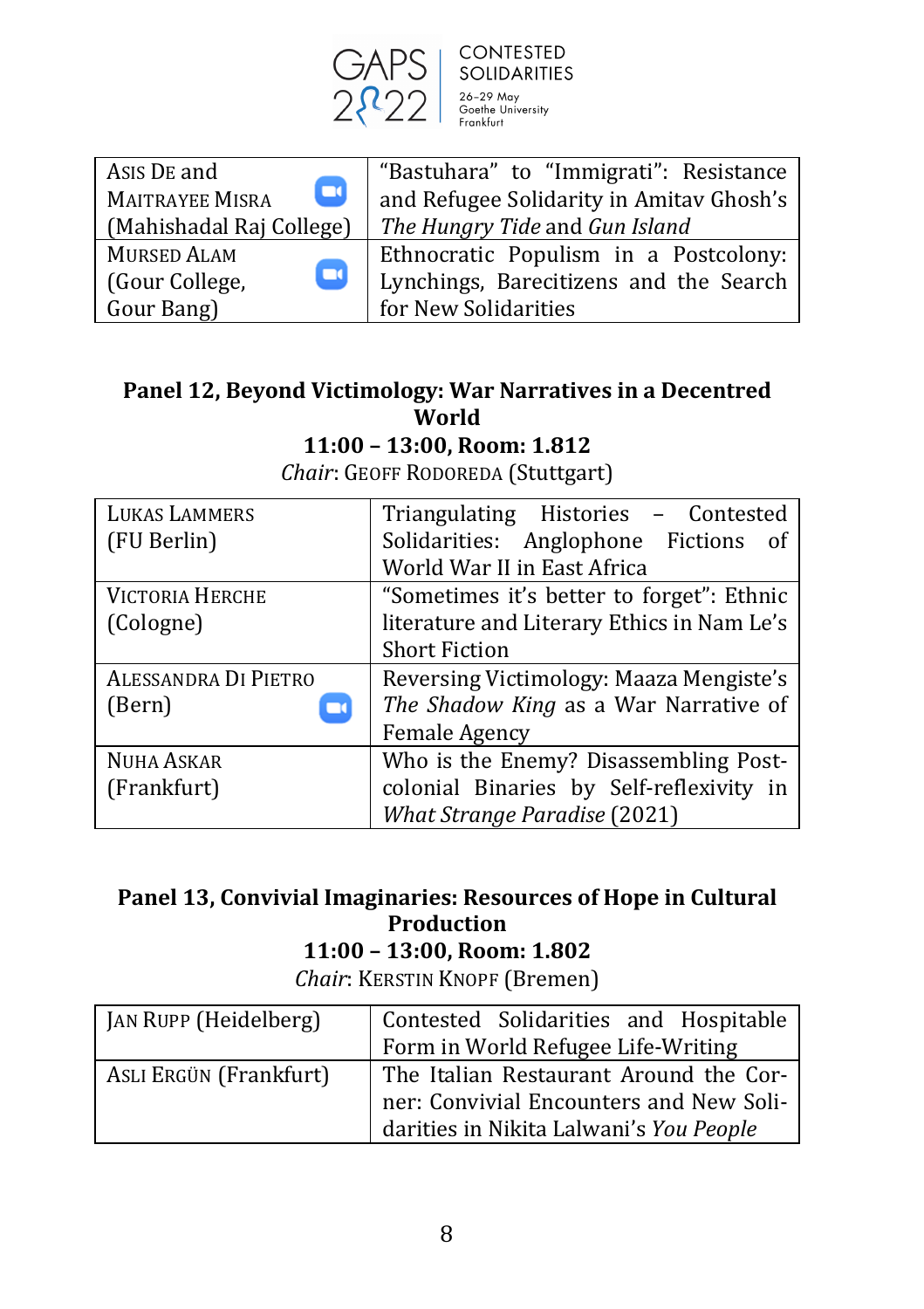

| ELISABETH KNITTELFELDER | Reimagining Care, Community, and       |
|-------------------------|----------------------------------------|
| (Graz)                  | Activism in Mojisola Adebayo's The     |
|                         | Interrogation of Sandra Bland (2017),  |
|                         | Yaël Farber's Nirbayah (2012), and the |
|                         | Workshop Play #JustMen (2018)          |
| TATJANA MILOSAVLJEVIĆ   | Of Friends and Foes: Recovering the    |
| Mijučič (Novi Sad)      | Community in Zadie Smith's NW and      |
|                         | <b>Swing Time</b>                      |

#### Panel 14, Moving the Center: Affect, Implication, and Agency in **Colonial and Postcolonial Literatures (II) 11:00 – 13:00, Room: 1.801**

| <b>JENNIFER LEETSCH (Bonn)</b> | 'The Power to be Affected': Love, Desire  |
|--------------------------------|-------------------------------------------|
|                                | and other Sticky Feelings in Postcolonial |
|                                | Literature                                |
| <b>CAROLINE KÖGLER</b>         | Implicated Affect, or: Traumatic Attach-  |
| (Münster)                      | ments - Historical Perspectives           |
| <b>BÉNÉDICTE LEDENT</b>        | Liberating structures of feeling in Caryl |
| (Liège)                        | Phillips's Cambridge and A Distant Shore  |

*Chair*: DELPHINE MUNOS (Liège and Ghent)

### *13:00 – 14:00 Lunch in the University Canteen (Self-pay)*

#### Panel 15, Moving the Center: Affect, Implication, and Agency in **Colonial and Postcolonial Literatures (III) 14:00 – 15:30, Room: 823**

*Chair:* TIMO MÜLLER (Konstanz)

| DELPHINE MUNOS (Liège | This is Not Postcolonial Literature: Happi- |
|-----------------------|---------------------------------------------|
| and Ghent)            | ness, Ambivalence, and Sentimentality in    |
|                       | Chick-Lit of the Global South (on Anita     |
|                       | Heiss' Not Meeting Mr. Right, Anuja         |
|                       | Chauhan's The Zoya Factor, and Cynthia      |
|                       | Jele's Happiness is a Four-Letter Word)     |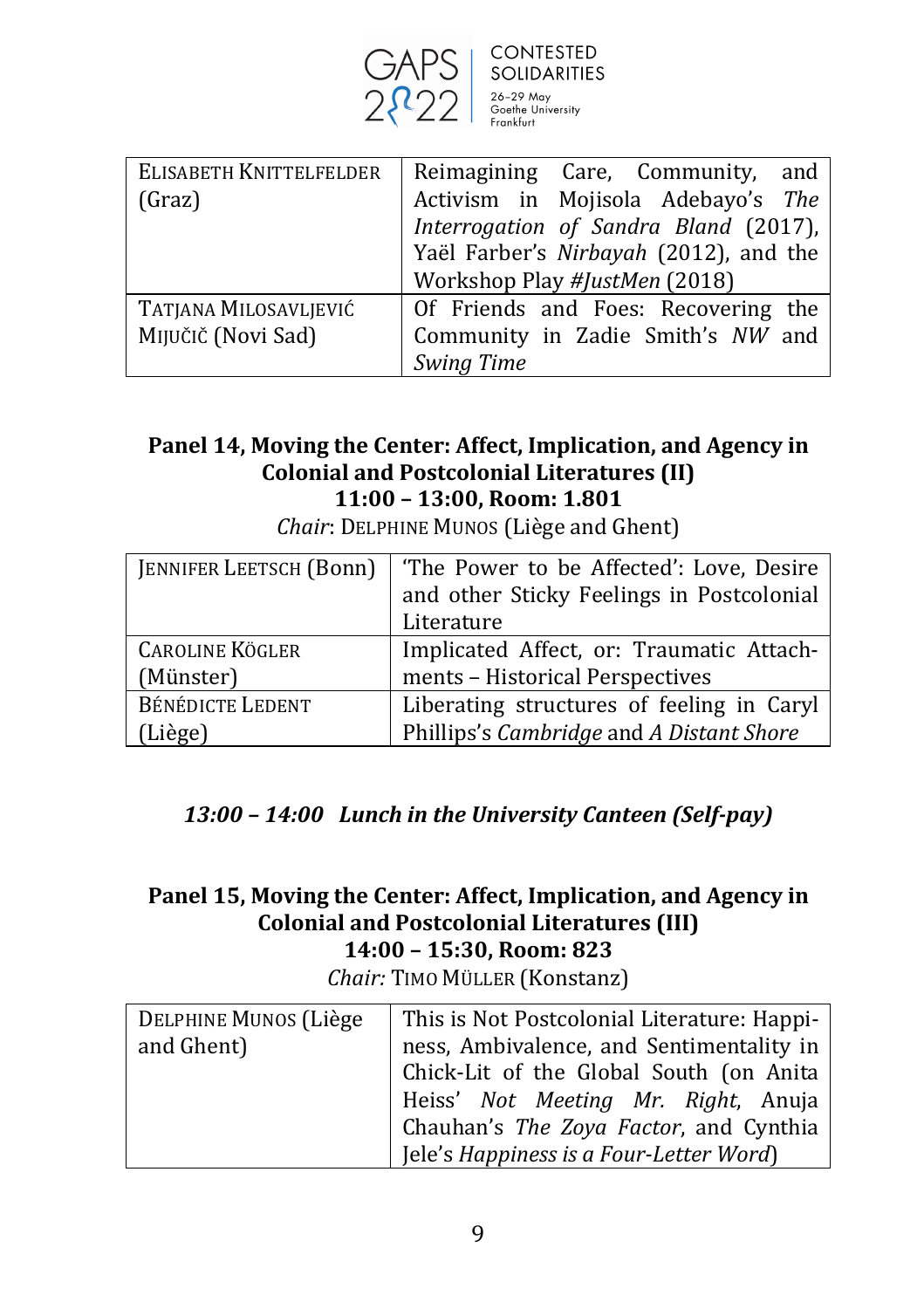

CONTESTED SOLIDARITIES<br>26–29 May<br>Goethe University

| MARIE HERBILLON (Liège)   Dancing for Salvation: Performance and |
|------------------------------------------------------------------|
| the Transformative Power of Affect in J.M.                       |
| Coetzee's The Death of Jesus                                     |

### Panel 16, The Poetics and Politics of Agency **14:00 – 15:30, Room: 1.801**

*Chair*: GIGI ADAIR (Bielefeld)

| <b>HANNAH PARDEY</b><br>(Hannover) | A Poetics of Digital Agency: Adichie,<br>Braithwaite, Nwaubani                                                                               |
|------------------------------------|----------------------------------------------------------------------------------------------------------------------------------------------|
| <b>CLARE KELLY</b><br>(Dublin)     | Authorial Agency and the Postcolonial<br>Literary Archive: The Sale of Amos<br>Tutuola's Manuscripts to the Harry<br>Ransom Centre           |
| <b>MIRIAM HINZ</b><br>(Düsseldorf) | "The trump card that God has wedged in<br>between their legs": Solidarity and<br>Agency in Chika Unigwe's On Black Sisters'<br><b>Street</b> |

#### Panel 17, Moving Solidarities and Affective Alliances in **Contemporary Afro-diasporic Literature and Performance 14:00 – 15:30, Room: 1.812**

*Chair*: ELLEN GRÜNKEMEIER (Bielefeld)

| DURÁN                        | Gestures of Contested Solidarities in                                                              |
|------------------------------|----------------------------------------------------------------------------------------------------|
| EMILIA MARÍA                 | Contemporary Afro-diasporic Collective                                                             |
| ALMARZA (Oviedo)             | Theatre                                                                                            |
| ELENA IGARTUBURU<br>(Oviedo) | Moving Bodies, Moving Words: Dance,<br>Grief, and Redaction in Dionne Brand<br>and Edwige Danticat |
| ÁNGELA SUÁREZ RODRÍGUEZ      | Hopeful Solidarities and Resistance in                                                             |
| (Oviedo)                     | the Contemporary African Novel                                                                     |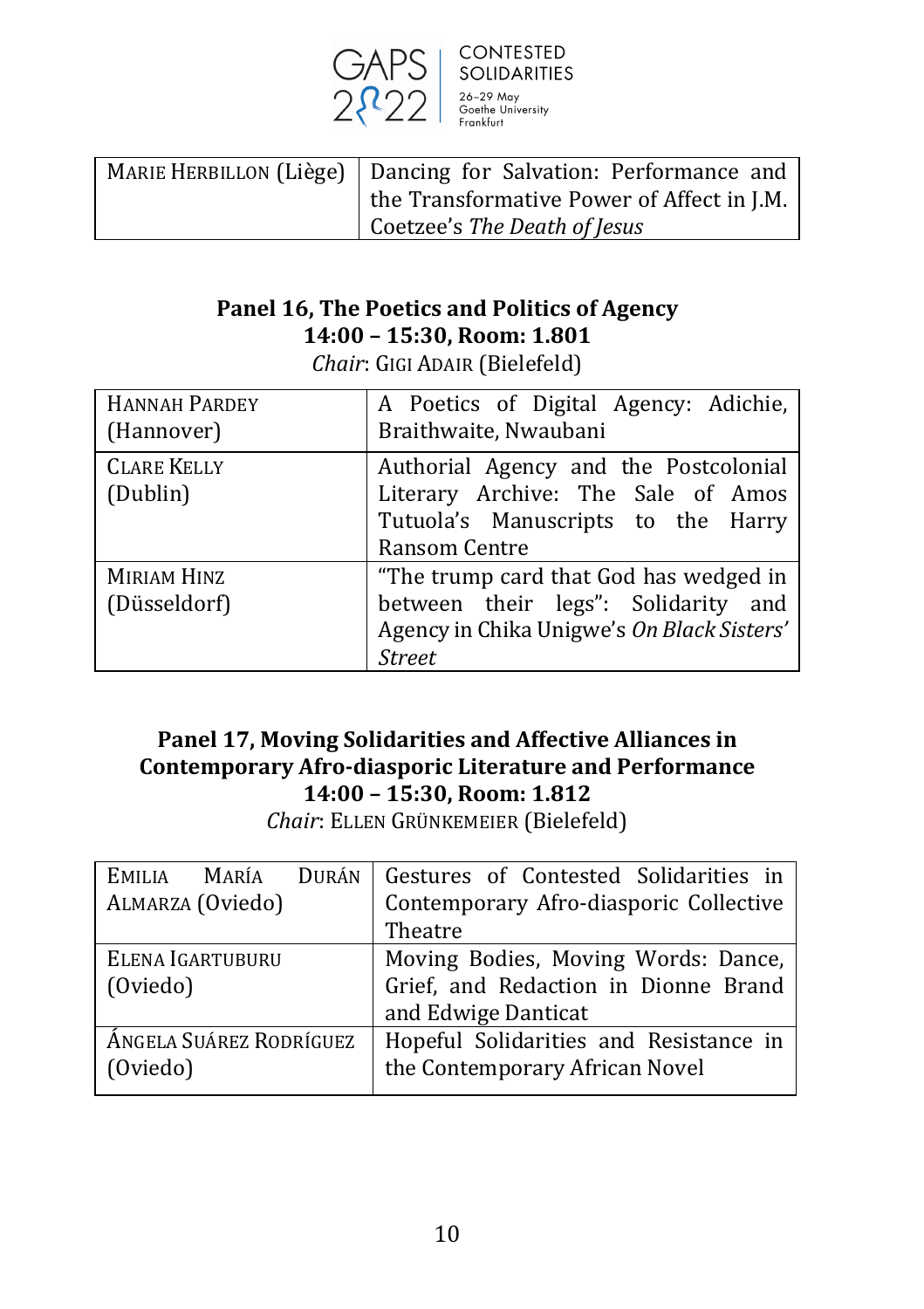

#### **Panel 18, Narrative Agencies (II) 14:00 – 15:30, Room: 1.811** *Chair*: JAN RUPP (Heidelberg)

EVA ULRIKE PIRKER, TASUN The Agency of Words: Rereading Ama Ata TIDORCHIBE (Düsseldorf) Aidoo's Works of Fiction through a New Formalist Lens Beyond the Victim-Perpetrator Para-SILVIA ANASTASIJEVIC  $\Box$ (Frankfurt) digm: Overcoming 'Single Stories' through Humor LAURA A. ZANDER Cautious Hope and Broken Promise -Haunted Imaginaries in Recent South (Münster) African Fiction

#### *15:30 – 16:00 Coffee Break*

| $16:00 - 17:15$ | Goethe University Westend Campus Tour |  |
|-----------------|---------------------------------------|--|
|                 |                                       |  |

| $17:30 - 19:00$ | <b>Roundtable with Michael Rothberg</b>                                 |
|-----------------|-------------------------------------------------------------------------|
| Room 823        | MICHAEL ROTHBERG (UCLA), Theses on<br>Differentiated Solidarity and the |
|                 | <b>Implicated Subject</b>                                               |
|                 | Panelists: LALIV MELAMED (Groningen),                                   |
|                 | HARSHANA RAMBUKWELLA (Open University                                   |
|                 | Sri Lanka), TANAKA CHIDORA (Zimbabwe/                                   |
|                 | Frankfurt)                                                              |
|                 | Chair: PAVAN KUMAR MALREDDY (Frankfurt)                                 |

#### 19:15 Conference Dinner (pre-order only)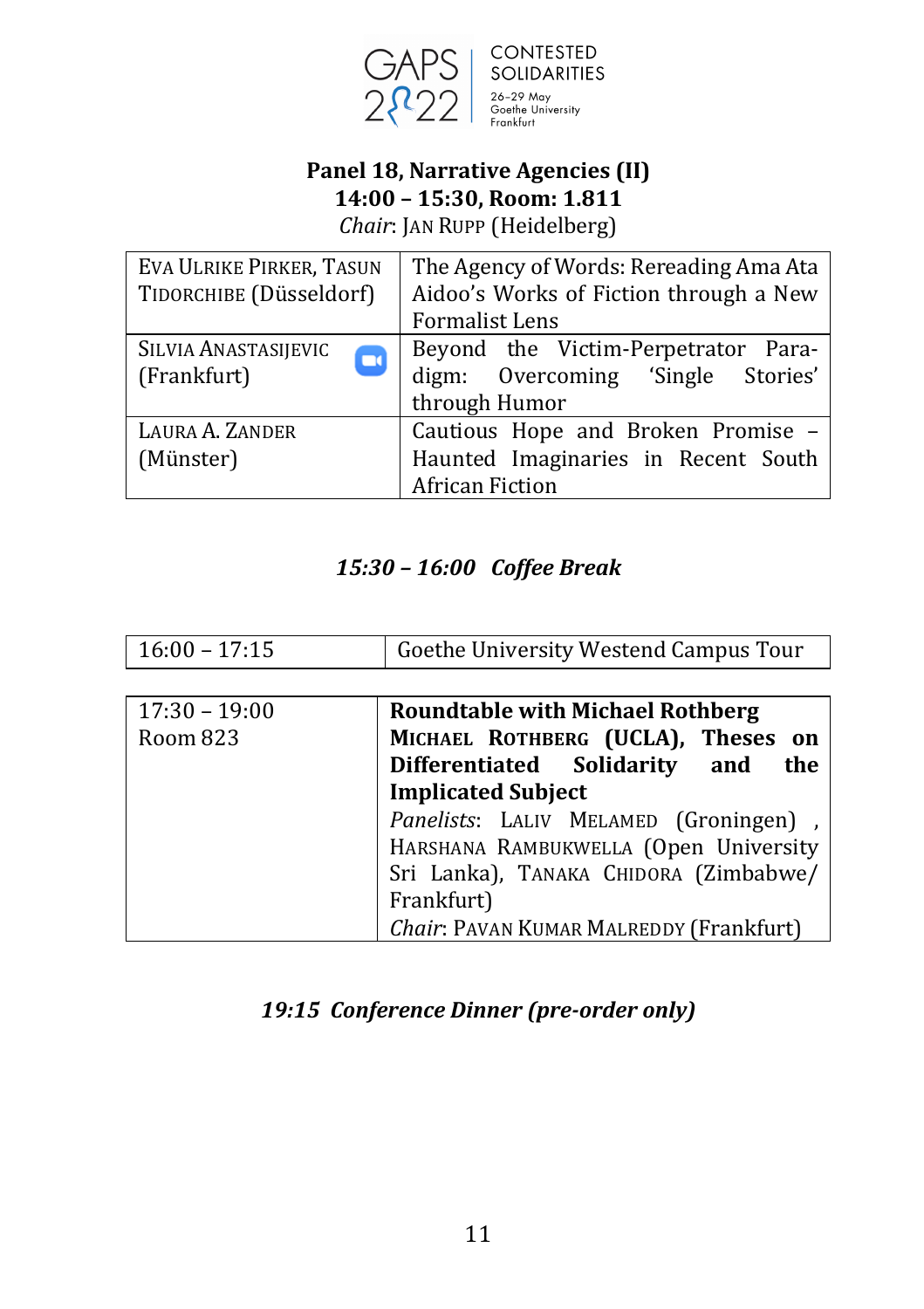

## **Saturday 28 May** \_\_\_\_\_\_\_\_\_\_\_\_\_\_\_\_\_\_\_\_\_\_\_\_\_\_\_\_\_\_\_\_\_\_\_\_\_\_\_\_\_\_\_\_\_\_\_\_\_\_\_\_\_\_\_\_\_\_

#### **Panel 19, Colonial and Postcolonial Memories 9:30 – 11:00, Room: 1.811**

*Chair:* JARULA WEGNER (Frankfurt)

| RITA MARICOCCHI            | (Trans) national Memory and Implication   |
|----------------------------|-------------------------------------------|
| (Münster)                  | in Priya Basil's Video Essay "Locked In   |
|                            | and Out"                                  |
| <b>SAYAN CHATTOPADHYAY</b> | Neoliberalism, International Charity, and |
| (IIT, Kanpur)              | the Premodern: A Reading of Anuradha      |
|                            | Roy's Sleeping on Jupiter                 |
| OLUWADUNNI TALABI          | Recipes for Colonial Undoing: Reading     |
| (Bremen)                   | New Narratives of Africa-centred          |
|                            | (Un)Gendered Realities in Akwaeke         |
|                            | Emezi's Freshwater                        |

### **Panel 20, Arab Anglophone Interventions 9:30 – 11:00, Room: 1.802**

*Chair:* NADIA BUTT (Gießen)

| <b>SALEH CHAOUI</b> | Ensouling Agential Praxis in a Secular   |
|---------------------|------------------------------------------|
| (Debrecen)          | World: A Sufi Spiritual Turn in Leila    |
|                     | Aboulela's The Kindness of Enemies       |
| AYA CHELLOUL        | Wealth, Loss, and Islamic Faith in Leila |
| (Szeged)            | Aboulela's novel Minaret.                |

#### **Panel 21, Canons and Counter-Canons 9:30 – 11:00, Room: 1.812**

*Chair:* KATHRIN BARTHA-MITCHELL (Frankfurt)

| MRIDULA SHARMA                      | Colonial Currencies of Nationalism in the                |
|-------------------------------------|----------------------------------------------------------|
| $\blacksquare$                      | Postcolonial State: Questions of Nationality             |
| (Delhi)                             | and Citizenship                                          |
| THAYEE KRISHNA<br>$\Box$<br>(Delhi) | The Poetics and Politics of Postcolonial<br>Shakespeares |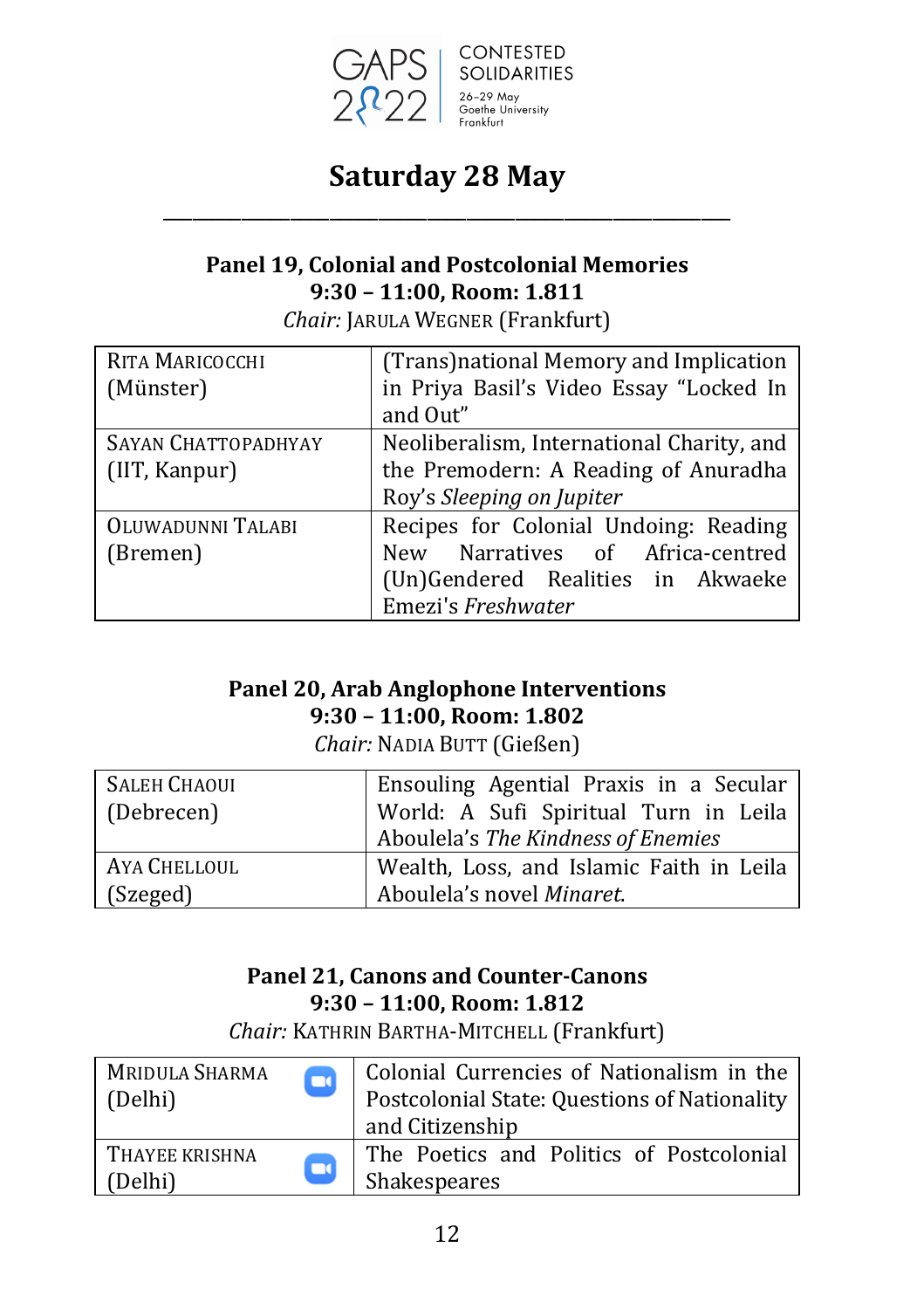

| Ivan Stacy          | Subversion Subverted: 2016 and the |  |    |     |
|---------------------|------------------------------------|--|----|-----|
| $\Box$<br>(Beijing) | Reactionary Appropriation          |  | ot | the |
|                     | Carnivalesque                      |  |    |     |

#### **Panel 22, Under Construction (I) 9:30 – 11:00, Room: 1.801**

*Chair*: JANA GOHRISCH (Hannover)

| <b>NNAEMEKA EZEMA</b> | Sociopolitical Nightmare and Nativitist    |
|-----------------------|--------------------------------------------|
| (Ibadan)              | Longing: The Ambivalence of the Ver-       |
|                       | nacular Cosmopolitan in Noviolet Bula-     |
|                       | wayo's We Need New Names                   |
| SAAMBAVIY SIVAJI      | Memory, Agency, and Solidarity in the      |
| (Frankfurt)           | Museum of Modern and Contemporary Art      |
|                       | (MMCA) Sri Lanka                           |
| <b>VAHID AGHAEI</b>   | An Exploration of Michael Rothberg's       |
| (Münster)             | Concept of the "Implicated Subject" in Ian |
|                       | McEwan's Saturday and Edward Ball's Life   |
|                       | of a Klansman: A Family History in White   |
|                       | Supremacy                                  |

## *11:00 – 11:30 Coffee Break*

### **Panel 23, Indigenous Agency 11:30 – 13:00, Room: 1.801**

*Chair:* KATJA SARKOWSKY (Augsburg)

| <b>ANNIKA BEER</b>      | Breaking Binaries: Exploring Queer    |
|-------------------------|---------------------------------------|
| (Frankfurt)             | Indigenous Identities in Contemporary |
|                         | Anglophone Literatures                |
| <b>ANGELA BENKHADDA</b> | Survivance and Sovereignty in Native  |
| (Bonn)                  | American Historical Fiction           |
| ANGELA KÖLLING          | Uneasy Linkages: German Anti-Covid19  |
| (Mainz)                 | Measures Protesters Performing the    |
|                         | Maori Haka                            |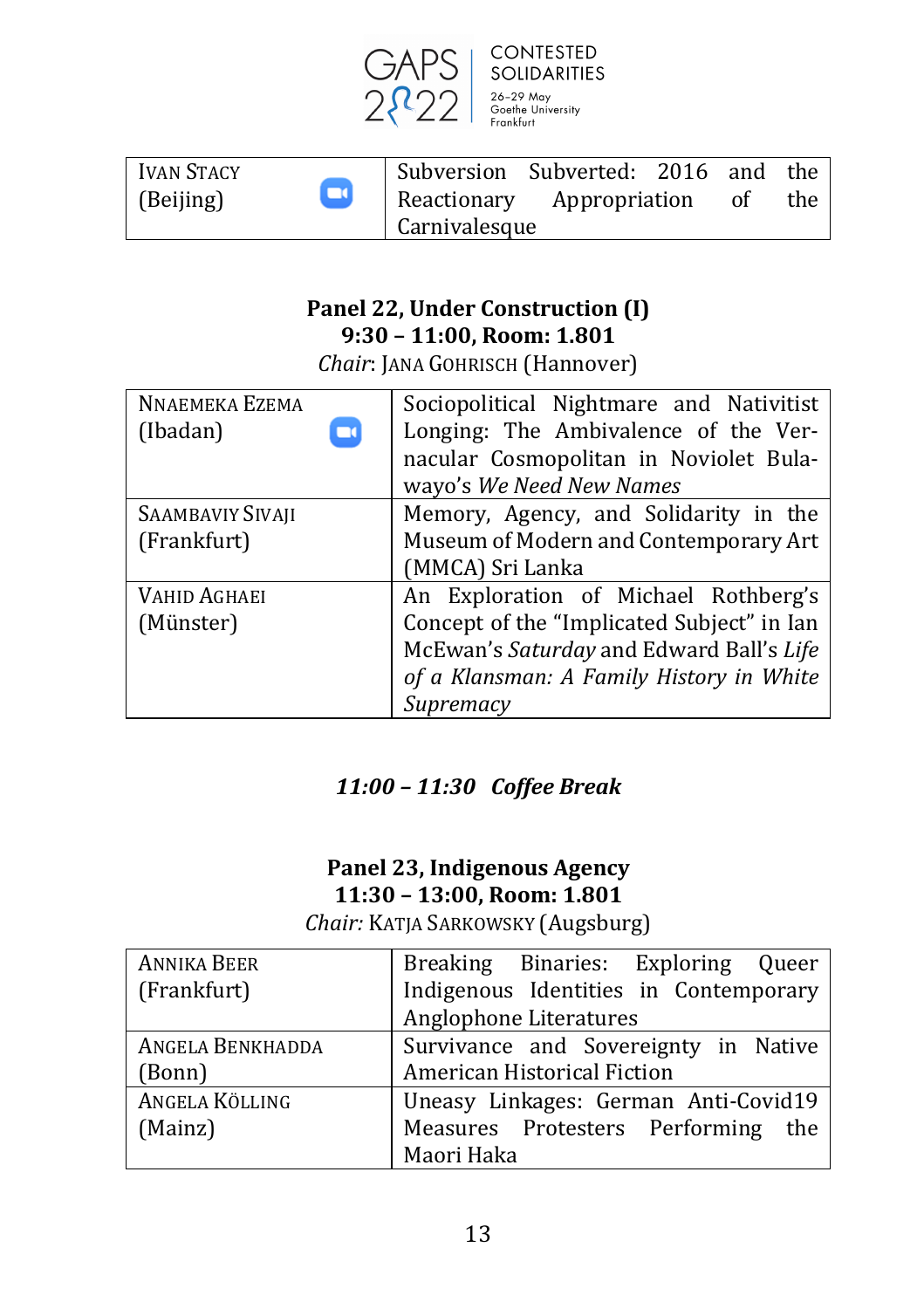

**CONTESTED** SOLIDARITIES<br>26-29 May<br>Goethe University

## **Panel 24, Violence and Survivance 11:30 – 13:00, Room: 1.802**

*Chair*: ROMAN BARTOSCH (Cologne)

| PERI SIPAHI                         | "not yet / under water" - Rejecting        |
|-------------------------------------|--------------------------------------------|
| (Münster)                           | Victimhood and Negotiating the Impli-      |
|                                     | cated Subject in Kathy Jetñil-Kijiner's    |
|                                     | <b>Ecocritical Poetry</b>                  |
| SANGHAMITRA DALAL<br>$\blacksquare$ | Locating "We": The Implicated Readers in   |
| (MARA, Malaysia)                    | Tash Aw's "We, The Survivors"              |
| ZOË MILLER                          | 'A black devil kissing her sad mouth. Like |
| (Manchester)                        | you kissed mine': Sexual and Colonial      |
|                                     | Violences in Jean Rhys' Wide Sargasso Sea  |

#### **Panel 25, Intimate Enemies: 'Traitors' in Contemporary Anglophone Literatures and Cultures 11:30 – 13:00, Room: 1.811**

*Chair*: JULIA HOYDIS (Cologne)

| LEONIE JOHN            | "[H]ow dare it be his people"? Family,    |  |
|------------------------|-------------------------------------------|--|
| (Cologne)              | Agency, Terrorism and Victimhood in       |  |
|                        | Kamila Shamsie's Home Fire                |  |
| <b>DURBA MUKHERJEE</b> | Dom Moraes: A 'Traitor' who 'Fractured'   |  |
| (IIT, Kanpur)          | India, or an Empathizer who Felt with the |  |
|                        | Marginalized?                             |  |
| <b>KRISTIN AUBEL</b>   | We Are Doing This to Her - Victims and    |  |
| (Dortmund)             | Villains in Helen Oyeyemi's Boy, Snow,    |  |
|                        | Rird                                      |  |

## Panel 26, Archives, Nations and Invisible Communities **11:30 – 13:00, Room: 1.812**

*Chair*: N.N.

| <b>SUKLA CHATTERJEE</b><br>(Bremen)      | The Politics of Erasure: Hunger and the<br>Decolonial State in the Short Stories of<br>Mahasweta Debi |
|------------------------------------------|-------------------------------------------------------------------------------------------------------|
| HOLLY WIELECHOWSKI<br>m<br>(Wayne State) | Alternative Archives: "The 1619 Project"<br>and the Battle for a National Narrative                   |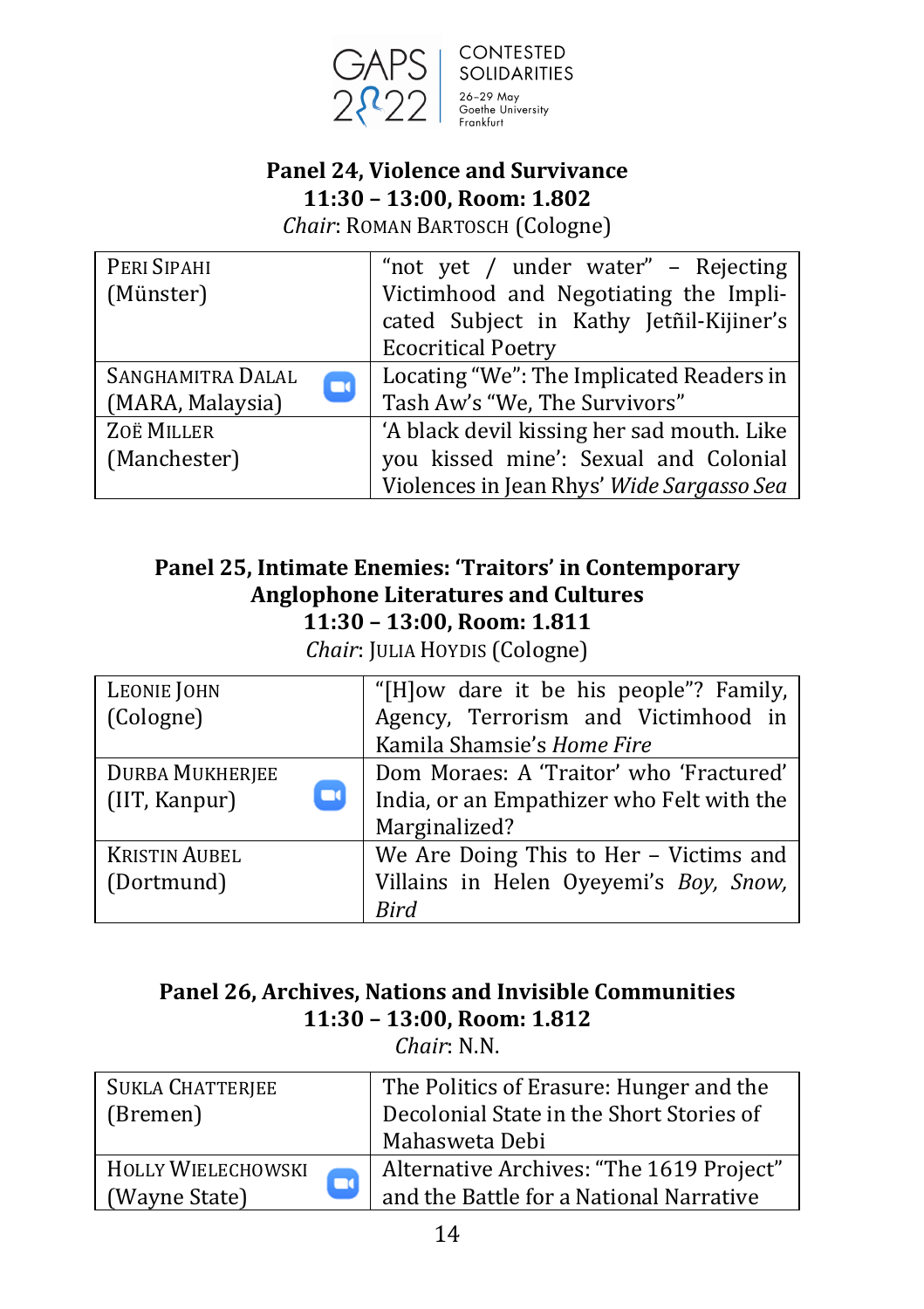

| MARGARIDA PEREIRA | The Archaeology of Absence in Kamila |
|-------------------|--------------------------------------|
| <b>MARTINS</b>    | Shamsie's A God in Every Stone       |
| (Lisbon)          |                                      |

## *13:00 – 14:00 Catered Lunch (pre-order only)*

| $14:00 - 17:00$ | <b>GAPS Annual Members' Meeting</b> |
|-----------------|-------------------------------------|
| Room 1.801      |                                     |
|                 |                                     |

| $14:00 - 17:00$ | <b>Guided Tour of Frankfurt</b> for non-members |
|-----------------|-------------------------------------------------|
|                 |                                                 |

| $18:00 - 19:30$ | <b>Reception &amp; Award Ceremony for GAPS</b> |
|-----------------|------------------------------------------------|
| Room 823        | Graduate Award and GAPS Dissertation Award     |

| $20:00 - 21:30$<br>Room 823 | The ZIAF Night of African Literature:<br>YVONNE ADHIAMBO OWUOR, ABUBAKAR ADAM<br><b>IBRAHIM, BLESSING OBADA</b> |
|-----------------------------|-----------------------------------------------------------------------------------------------------------------|
|                             | <b>Chairs:</b> MAGDALENA PFALZGRAF (Saarbrücken)<br>and FRANK SCHULZE-ENGLER (Frankfurt)                        |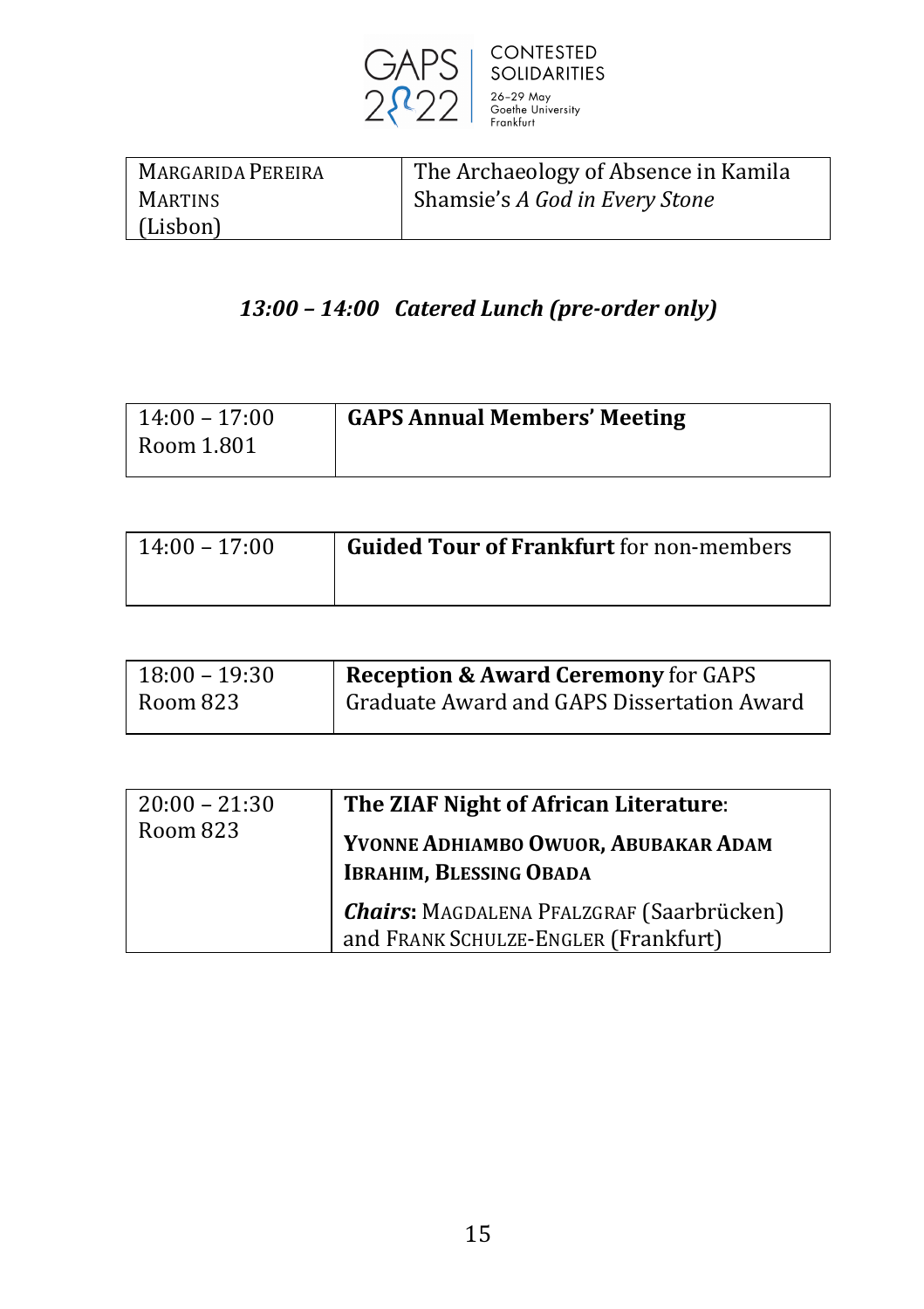

## **Sunday 29 May** \_\_\_\_\_\_\_\_\_\_\_\_\_\_\_\_\_\_\_\_\_\_\_\_\_\_\_\_\_\_\_\_\_\_\_\_\_\_\_\_\_\_\_\_\_\_\_\_\_\_\_\_\_\_\_\_\_\_

| $9:00 - 10:00$ | <b>JOHANNES RIQUET (Unversity of Tampere)</b>                                                                              |
|----------------|----------------------------------------------------------------------------------------------------------------------------|
| Room 823       | "Circumpolar Solidarities, Collaborative<br>Geographies and Indigenous Spatialities:<br>Mediating the 21st-Century Arctic" |
|                | Chair: KYLIE CRANE (Rostock)                                                                                               |

#### *10:00 – 10:30 Coffee Break*

## Panel 27, Contested Borders: Agency and Victimhood in **Arab Anglophone Travel Literature 10:30 – 12:00, Room: 1.811**

*Chair*: JULIA WURR (Oldenburg)

| NADIA BUTT (Giessen)    | Forms of Self-Assertion in Leila Ahmed's    |
|-------------------------|---------------------------------------------|
|                         | Memoir A Border Passage: From Cairo to      |
|                         | America - A Woman's Journey (1999)          |
| HODA ELHADARY           | The Burden of (Mis) representation in Jamal |
| $\Box$<br>(British Uni- | Mahjoub's The Fugitives                     |
| versity in Egypt)       |                                             |
| NOHA HANAFY (British    | The Freedom and Confinement of the          |
| University in Egypt)    | Journey in Hisham Matar's The Return        |